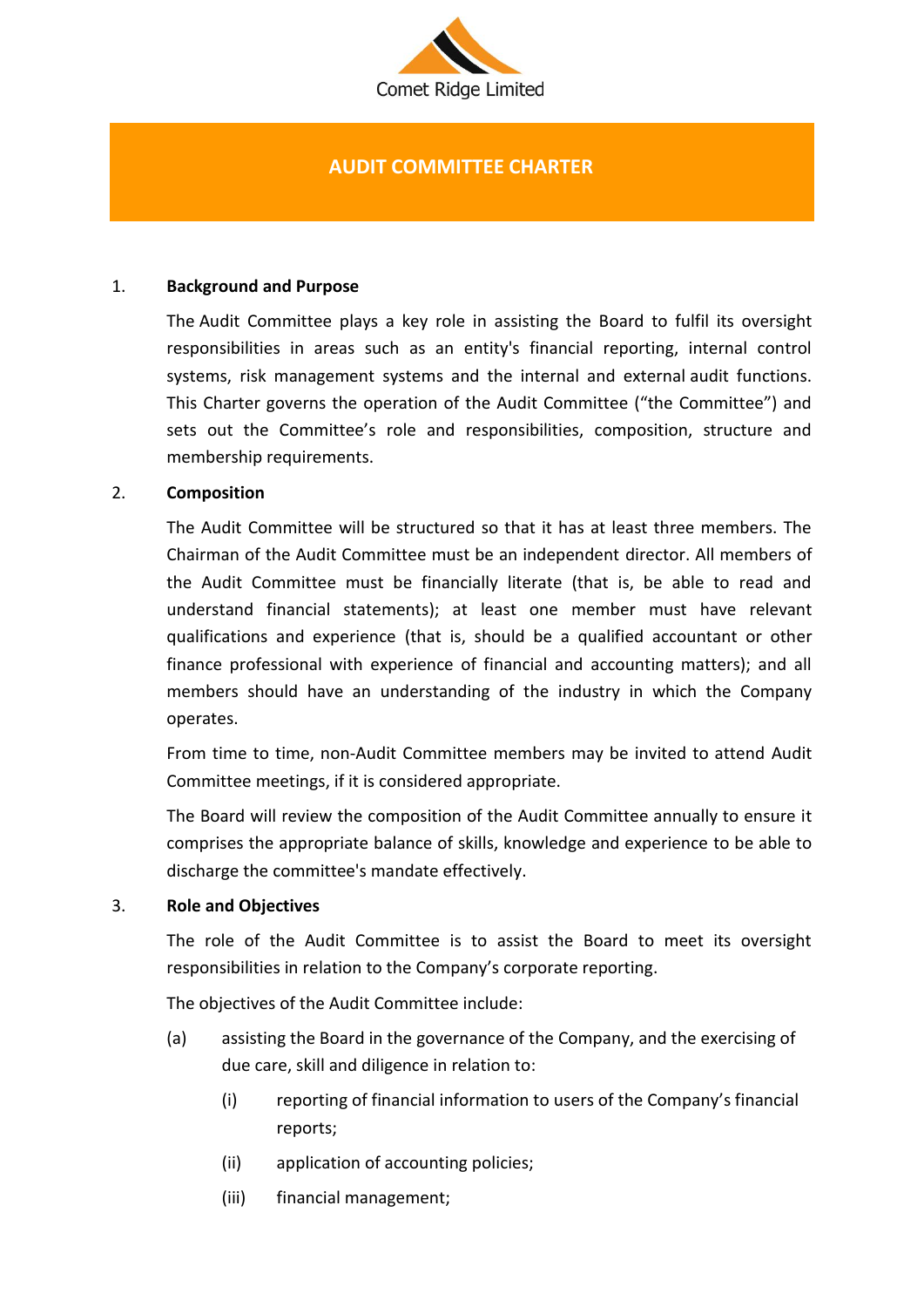- (iv) the Company's internal control system;
- (v) financial business policies and practices; and
- (vi) compliance with all applicable laws, regulation, standards and best practice guidelines.
- (b) improving the credibility and objectivity of financial reporting;
- (c) overseeing the effectiveness of the external audit function; and
- (d) ensuring the independence of the external auditor.

Ultimate responsibility for the Company's financial statements rests with the Board.

# 4. **Responsibilities**

The Audit Committee has the following responsibilities:

### 4.1 **Corporate Reporting**

- (a) Review the half-year and annual financial statements presented by management, together with reports and opinions from the external auditor and confirm they reflect the understanding of the Audit Committee members, and otherwise provide a true and fair view of, the financial position and performance of the Company.
- (b) Review significant accounting and reporting issues and assess the appropriateness of accounting policies and methods chosen by management, particularly those relating to significant accounting estimates and judgements and the assessment of going concern.
- (c) Review recent regulatory and professional pronouncements and understand their impact on the financial statements.
- (d) Review the results of the audit with the external auditor, including significant adjustments, uncorrected misstatements and any difficulties encountered or unresolved disagreements with management.
- (e) Review the appropriateness of disclosures in the financial statements and financial reporting to stakeholders, particularly in regard to estimate and judgments.
- (f) Review all matters required to be communicated to the Audit Committee under Australian Auditing Standards with management and the external auditor, such as key audit matters for listed companies, significant internal control deficiencies, indications of fraud or corruption and non-compliance with laws or regulations.
- (g) Review management representations, including the Chief Executive Officer and Chief Financial Officer declarations regarding the financial report and financial records.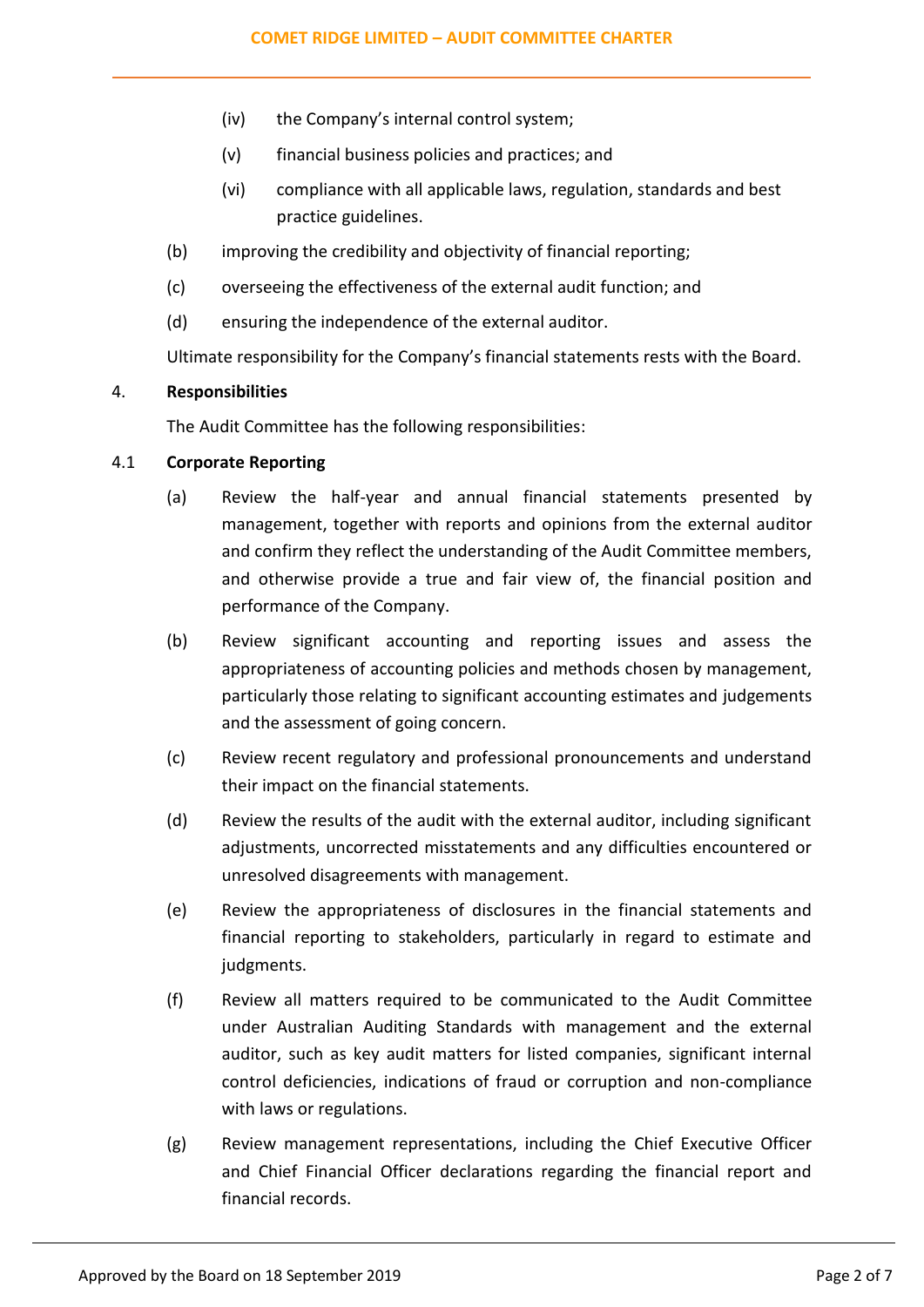- (h) Provide a recommendation to the Board whether the financial report should be approved, based on a review of the financial statements, note disclosures and other information.
- (i) Review the other sections of the annual report before its release and consider whether the information is understandable and consistent with members' knowledge about the entity and its operations and is unbiased.
- (j) Review management's process for ensuring that information contained in analyst briefings, investor presentations and press announcements is consistent with published financial information and is balanced and transparent.
- (k) Ensure that the declaration referred to in Recommendation 4.2 of the ASX Corporate Governance Council Corporate Governance Principles and Recommendations is given before the Board approves the Company's financial statements for each half-year and full year.

# 4.2 **Fraud and Internal Control**

- (a) Consider the impact of the Company's culture on internal control.
- (b) Assess the internal processes for determining and managing key financial risk areas, particularly:
	- (i) compliance with laws, regulations, standards and best practice guidelines, including industrial relations laws;
	- (ii) important judgments and accounting estimates;
	- (iii) litigation and claims; and
	- (iv) fraud and theft.
- (c) Make recommendations to the Board for improvements (if any) in relation to the internal financial management and financial controls of the Company.
- (d) Obtain and assess management reports on any suspected or actual fraud, theft or breaches of law, and recommend appropriate actions by the Board.
- (e) Address the effectiveness of the internal control, financial risk management and performance management systems with management and the external audit providers.
- (f) Evaluate the processes the Company has in place for assessing and continuously improving internal controls, particularly those related to areas of significant risk.
- (g) Meet periodically with key management and external auditors to understand and discuss the control environment.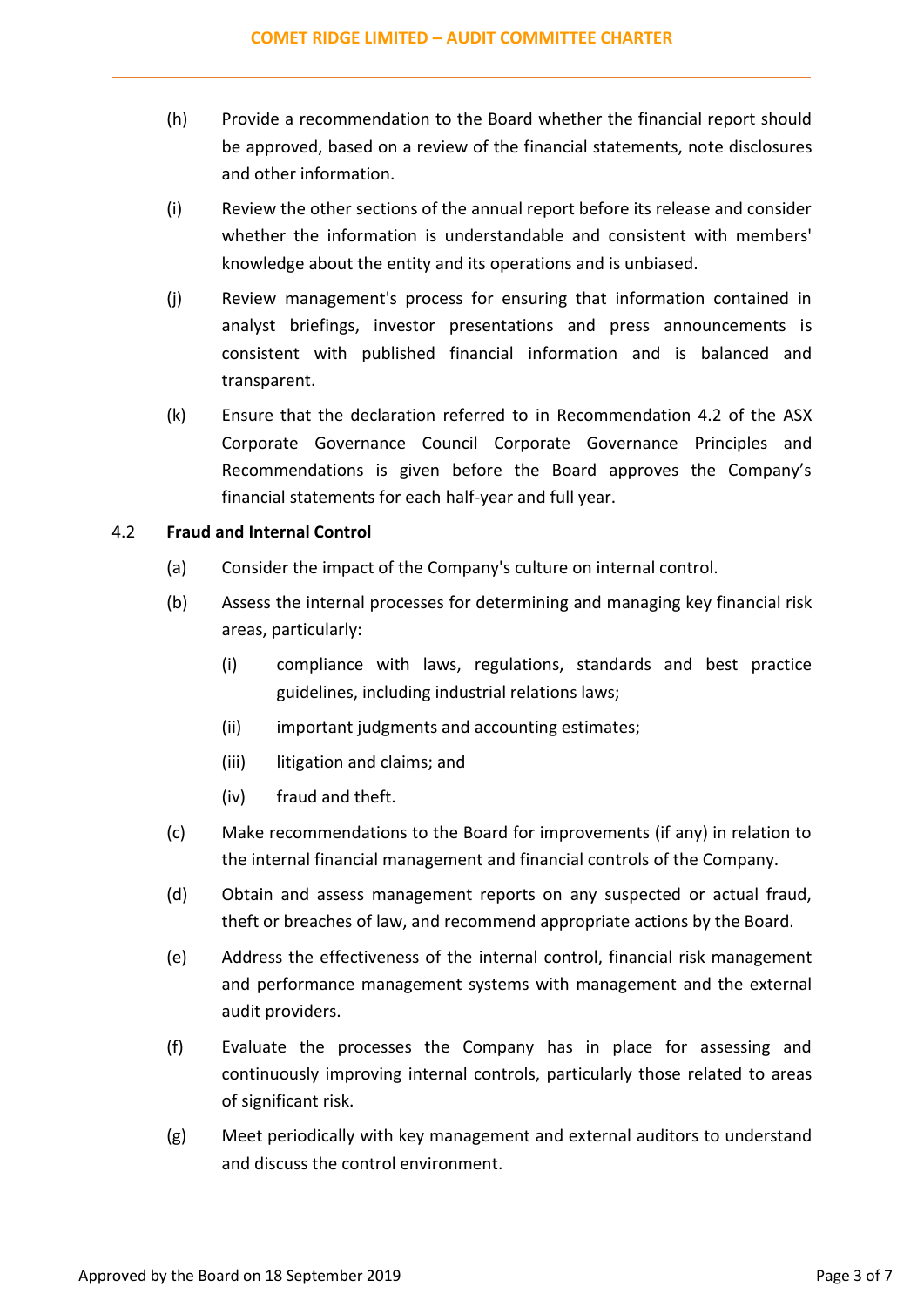### 4.3 **External Audit**

- (a) Assess the quality and effectiveness of the audit conducted and evaluate performance of the auditor.
- (b) Meet with the external auditor at least twice each year, and any other time considered appropriate.
- (c) Review the Company's Procedure for the Selection, Appointment and Rotation of External Auditor set out in the Appendix to this Audit Committee Charter.
- (d) Carry out the functions ascribed to the Audit Committee in the Procedure for the Selection, Appointment and Rotation of the External Auditor.
- (e) Review with the external auditor the scope and terms of the audit and the audit fee including a review of non-audit services provided by the external auditor.
- (f) Review the audit plan for coverage of material risks and financial reporting requirements.
- (g) Monitor and review auditor independence and objectivity.
- (h) Establish ongoing communications with the auditors and ensure access to directors and the Audit Committee.
- (i) Review reports from the external auditors (including auditor's reports, closing reports and management letters).
- (j) Discuss with the external auditor matters relating to the conduct of the audit, including any difficulties encountered, any restrictions on scope of activities or access to information, significant disagreements with management and the adequacy of management response.
- (k) Review any proposal for the external auditor to provide non-audit services and whether it might compromise the independence of the external auditor.
- (l) Ensure that the external auditor is given notice of all general meetings, and attends the Company's annual general meeting.

# 4.4 **Compliance**

- (a) Consider the impact of the Company's culture on compliance processes.
- (b) Monitor the impact of changes in key laws, regulations, internal policies and Accounting Standards affecting the entity's operations.
- (c) Review the effectiveness of the entity's systems, policies and practices that relate to compliance with laws, regulations, internal policies and Accounting Standards, and the results of management's investigation and follow-up (including disciplinary action) of any instances of non-compliance.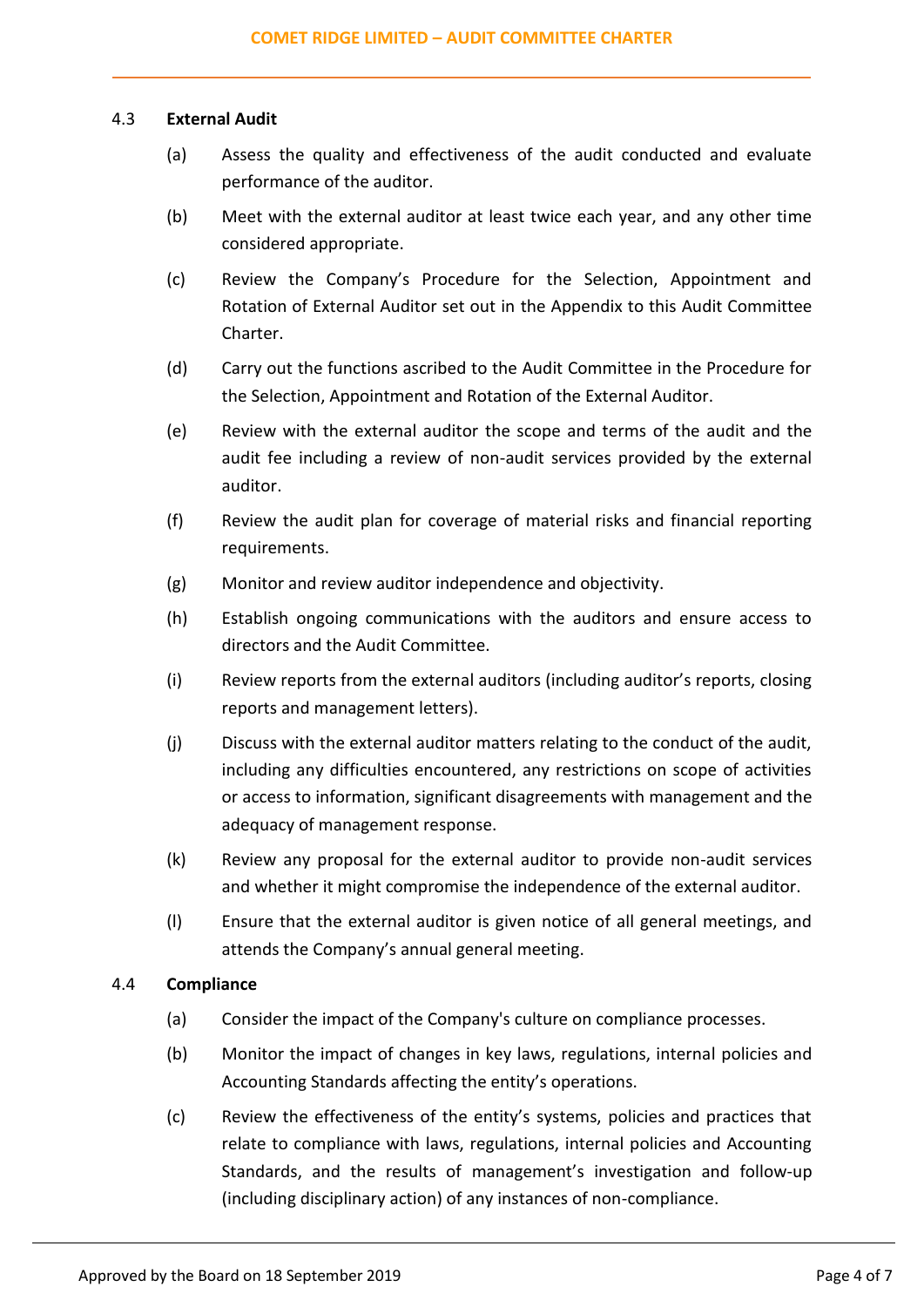- (d) Obtain regular updates from management and the head of compliance about compliance and ethical matters that may have a material impact on the entity's financial statements, strategy, operations or reputation, including material breaches of laws, regulations, standards and company policies.
- (e) Review and monitor related party transactions.
- (f) Discuss with management whether all regulatory compliance matters of the Company have been considered in the preparation of the financial statements, such as compliance with Accounting Standards and the requirement for the financial statements to reflect a 'true and fair' view.

# 4.5 **Other**

Perform such other functions related to this Charter as requested by the Board.

### 5. **Meetings and Attendance**

The Committee will meet at least twice per year with further meetings to be convened as required or as requested by any member of the Committee or the Board.

An agenda for each Committee meeting will be prepared in consultation between the Committee Chair (with input from Committee members), the Chief Financial Officer or his or her equivalent and if required to attend at the meeting, the external auditor.

Minutes of all meetings of the Committee are to be kept and the minutes and a report of actions taken, or recommended, are to be given at each subsequent meeting of the full Board.

Committee meetings will be convened and conducted by the same rules as set out in the Company Constitution as they apply to the meetings of the Board.

At the discretion of the Chair, having regard to the nature of the agenda, relevant members of Company's management and/or the external auditor maybe required to attend meetings.

The Committee shall meet with the external auditor without management present, as it deems necessary but at least once per year.

# 6. **Authority and Resources**

The Company is to provide the Committee with sufficient resources to undertake its duties and responsibilities, including the provision of educational information on accounting policies and other financial topics relevant to the Company, and such other relevant materials requested by the Committee.

The Committee has the power to conduct or authorise investigations into any matters within the Committee's scope of responsibilities. The Committee will have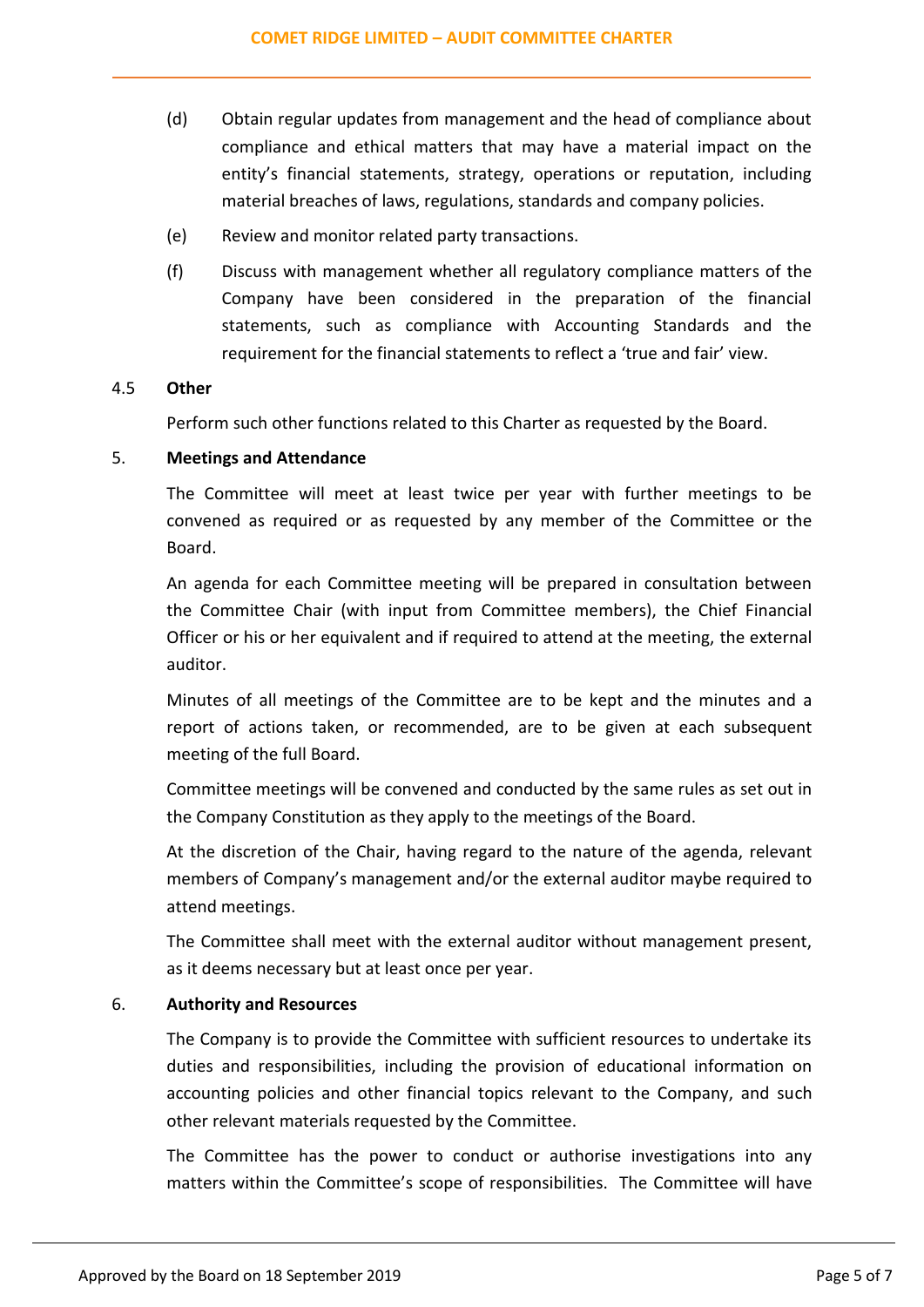the authority, as it deems necessary or appropriate, to retain independent external accounting, legal or other advisors.

# 7. **Reporting**

The Chairman of the Audit Committee will report to the Board, at the following Board meeting, on the proceedings of each meeting of the Audit Committee, bringing forward all recommendations of the Audit Committee which require Board approval, and reporting on any actions taken by the Audit Committee.

The Chairman of the Audit Committee is to be present at the Company's annual general meeting to answer questions, through the Chairman of the Board.

#### 8. **Reviews**

The Committee will review its performance on an annual basis. The review will be conducted as a self-assessment and will be overseen by the Chair. The assessment may seek input from parties' external to the Committee.

The Committee should also review this Charter annually to ensure that it remains consistent with the Board's objectives and responsibilities and to take into account any changes in legal or regulatory requirements.

Culler

.................................................................. James McKay Chairman **Comet Ridge Limited**

**Date adopted: 18 September 2019**